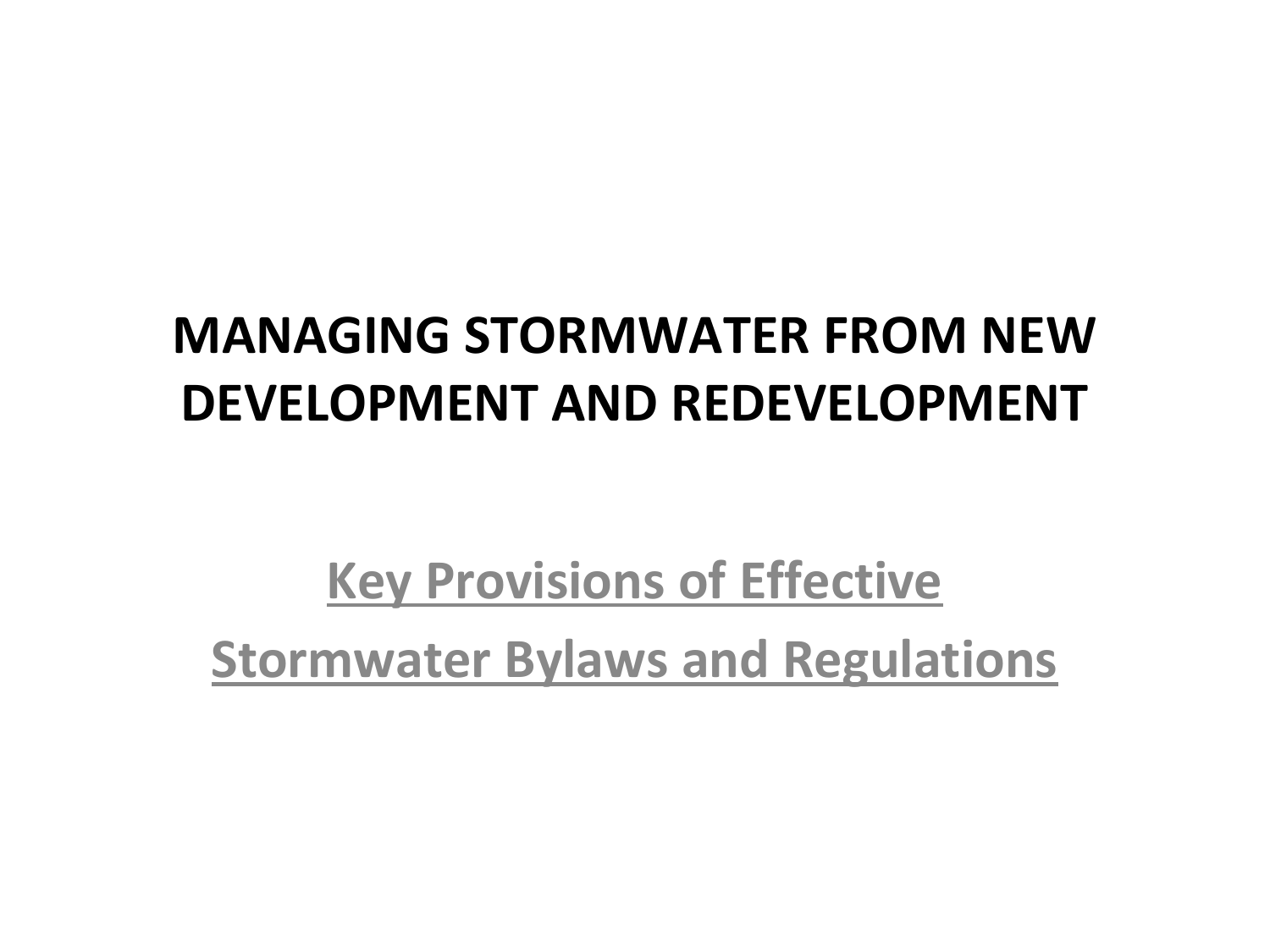# *CURRENT* MS4 REQUIREMENTS

- All towns must have Bylaws for new development and redevelopment
	- $\triangleright$  For projects of 1 acre or more
	- ➢ Must include erosion & sediment control provisions governing construction period
	- $\triangleright$  Must require permits for post-construction stormwater management (including O&M)
	- $\triangleright$  Bylaw must be enforceable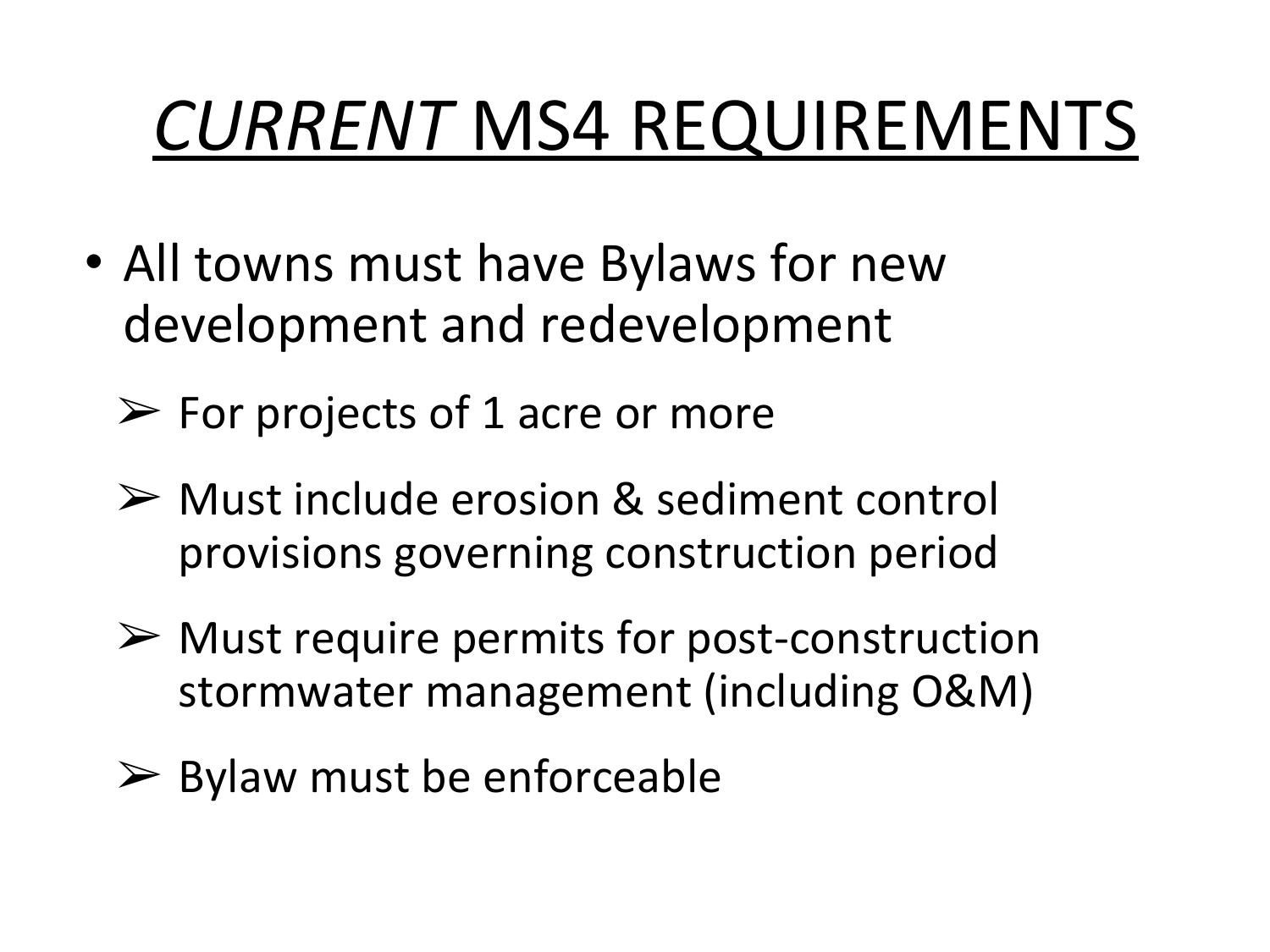## NEW MS4 PROPOSAL

- Bylaws will have to require compliance with at least some DEP Stormwater Standards
- Other provisions, particularly those relating to compliance with the Neponset Bacteria TMDL will be difficult to meet without stricter rules for new development and redevelopment.
- Many if not most Neponset towns will be required to amend their Stormwater Bylaws.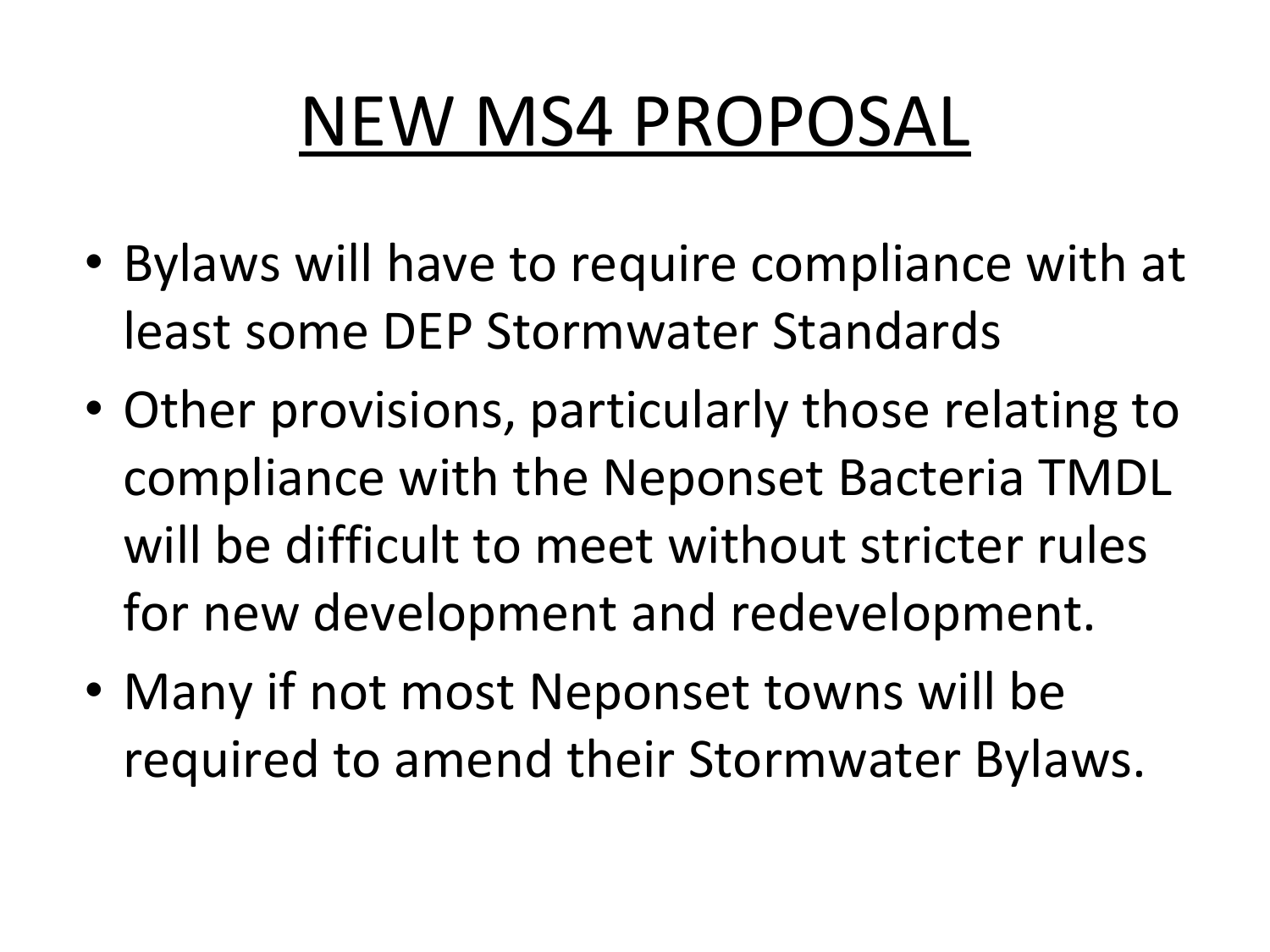#### **ASSESSING MUNICIPAL STORMWATER BYLAWS FOR EFFECTIVE STORMWATER MANAGEMENT PROVISIONS**

- Draft CIC Stormwater Bylaw Questionnaire covers about 30 possible Bylaw provisions; each town assessed individually
- After review of current bylaws by CIC and municipal staff, municipal staff in each town will select possible bylaw revisions for consideration by its stormwater permitting authority and Board of Selectmen.
- Following are results for 8 towns assessed so far regarding *7 Key Bylaw Provisions*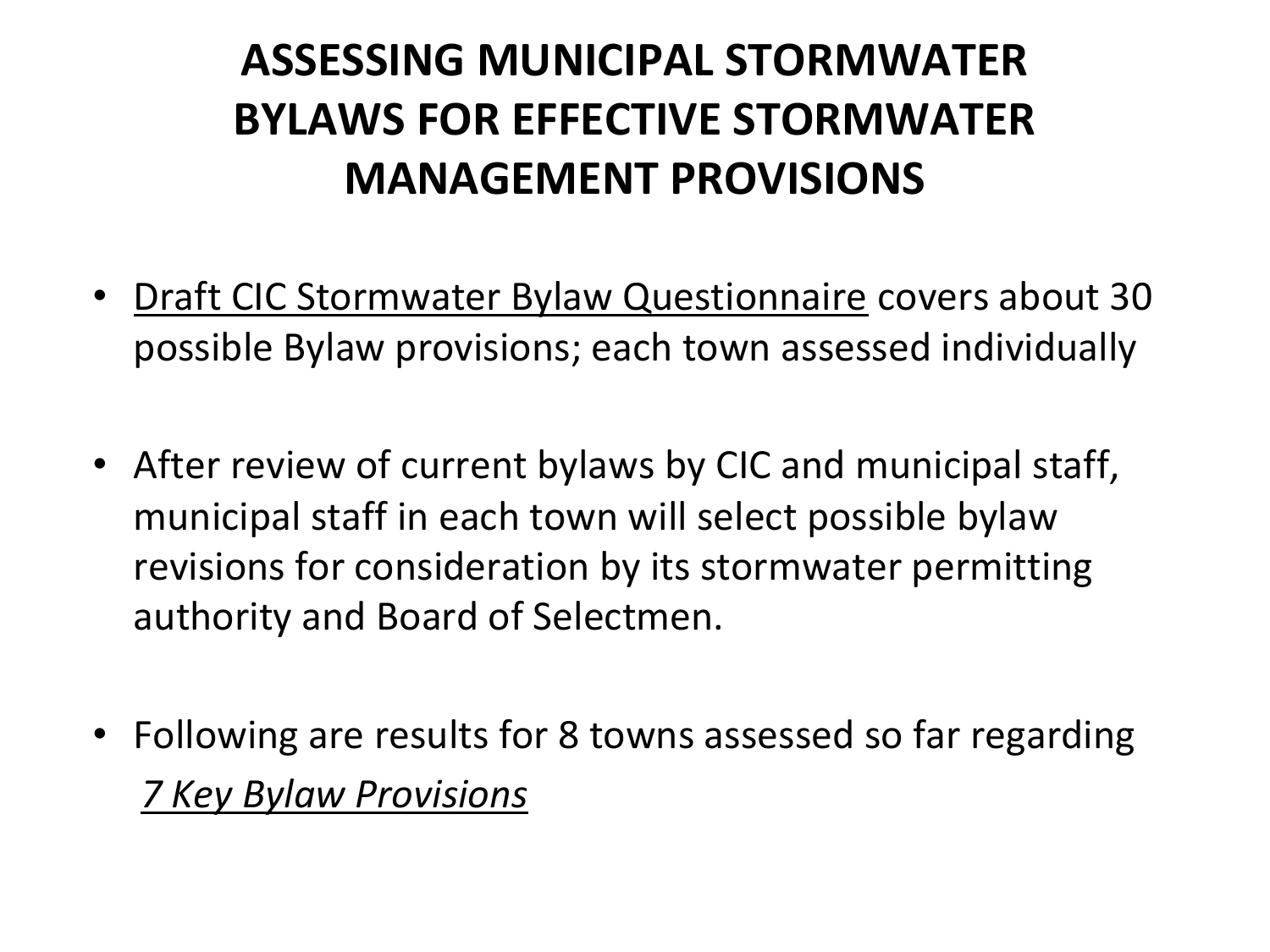#### **Ques. 1: Does your stormwater bylaw or regulation require projects to comply with all MassDEP Stormwater Standards and the MA Stormwater Handbook?**

*[DEP regulations state that applicants must meet the 10 stormwater standards "as further defined and specified in the MA Stormwater Handbook," but this requirement seldom followed.]*

- 5 of 8 towns assessed require compliance with DEP Stormwater Standards.
- 1 other town requires full on-site recharge of all polluted stormwater, which may be stricter than DEP.
- Only 2 of 8 towns specifically require compliance with the MA Stormwater Handbook.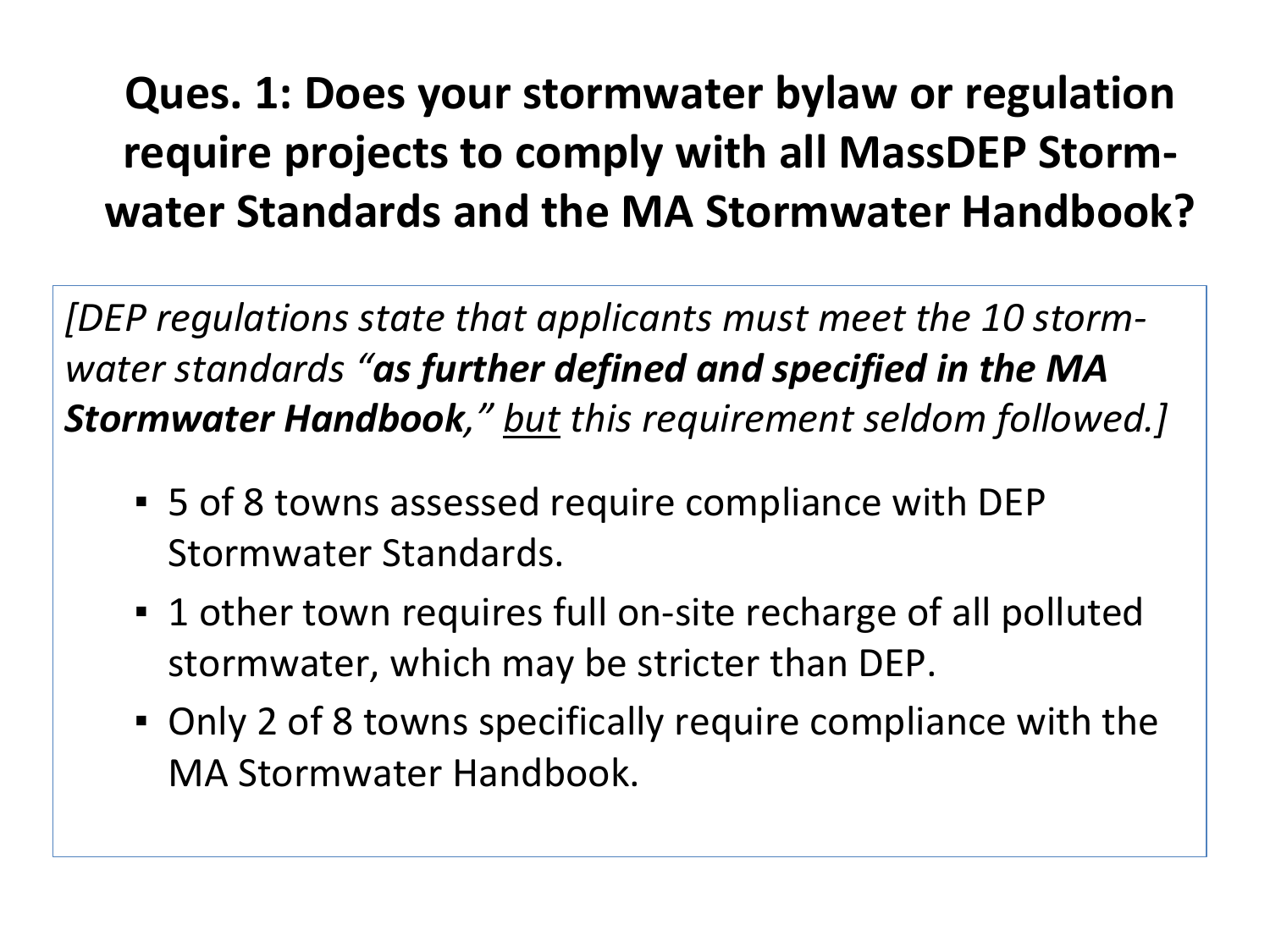**2. Does your bylaw or regulation s***pecifically* **require applicants to implement BMPs that are "consistent with" the Neponset watershed Bacteria TMDL?**

- Bacteria is the most serious pollutant virtually everywhere in our watershed.
- The requirement that BMPs be consistent with TMDL(s) is contained in the MA Stormwater Handbook, but is hidden and *largely unknown.*
- **EXECTS IN A NOTE 10 A NORTH MORE CONCRYSTS IN A NORTH SINGLE PROPERTY ISSUES** consistent with Bacteria TMDL.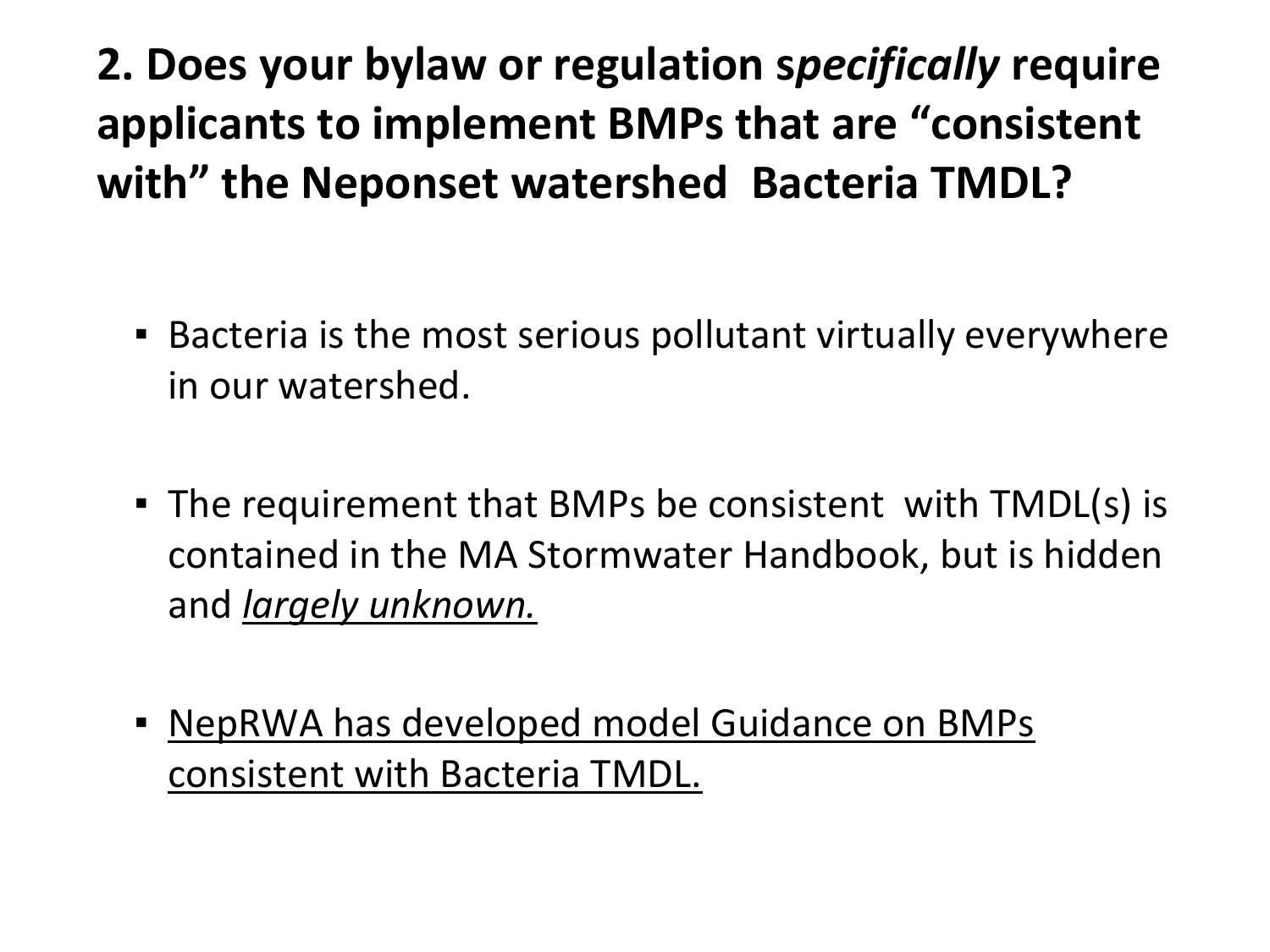#### **2. (continued) Bylaw provision requiring BMPs consistent with TMDL(s)**

- None of the 8 assessed bylaws contains this specific provision clearly stated.
- Walpole has language that can be interpreted that way, but could use clarification.
- **Westwood includes this provision in its draft Bylaw.**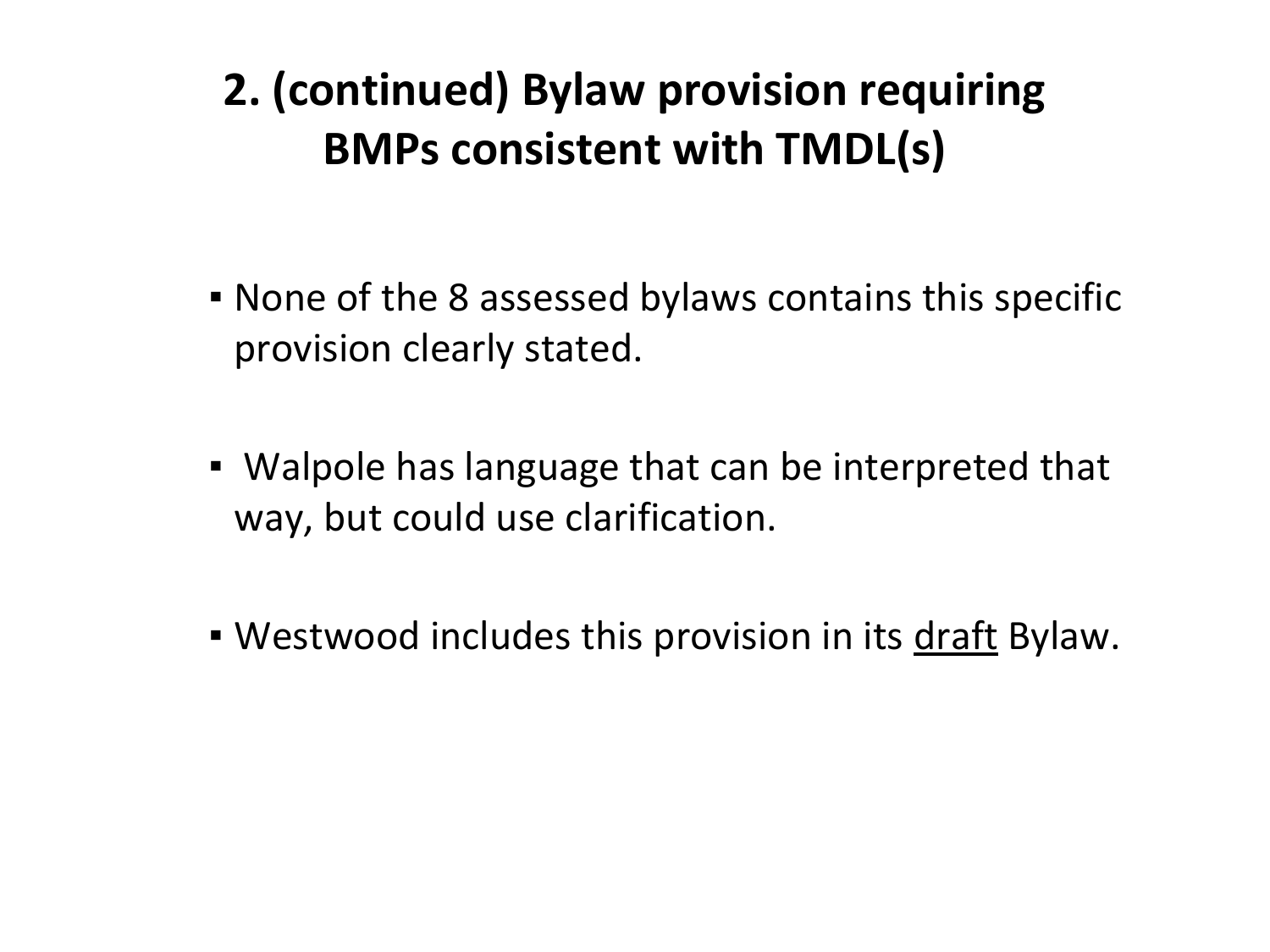#### **3. Is the size threshold for stormwater permit applications less than the 1 acre required by the MS4 permit?**

- 2 out of the 8 assessed towns do not require stormwater permits for all projects of an acre or more.
- 2 town uses the use the MS4 1 acre threshold (although one of them gives automatic approval if permitting authority doesn't act within 30 days, which probably doesn't meet MS4 standards).
- 4 towns have lower thresholds. *Dedham* has no size threshold below which projects do not need permits; *Canton* has a 5,000 sf threshold, *Westwood'*s draft bylaw has a permitting threshold of  $\frac{1}{2}$  acre; Walpole's is  $\frac{40,000 \text{ sf.}}{2000 \text{ sf.}}$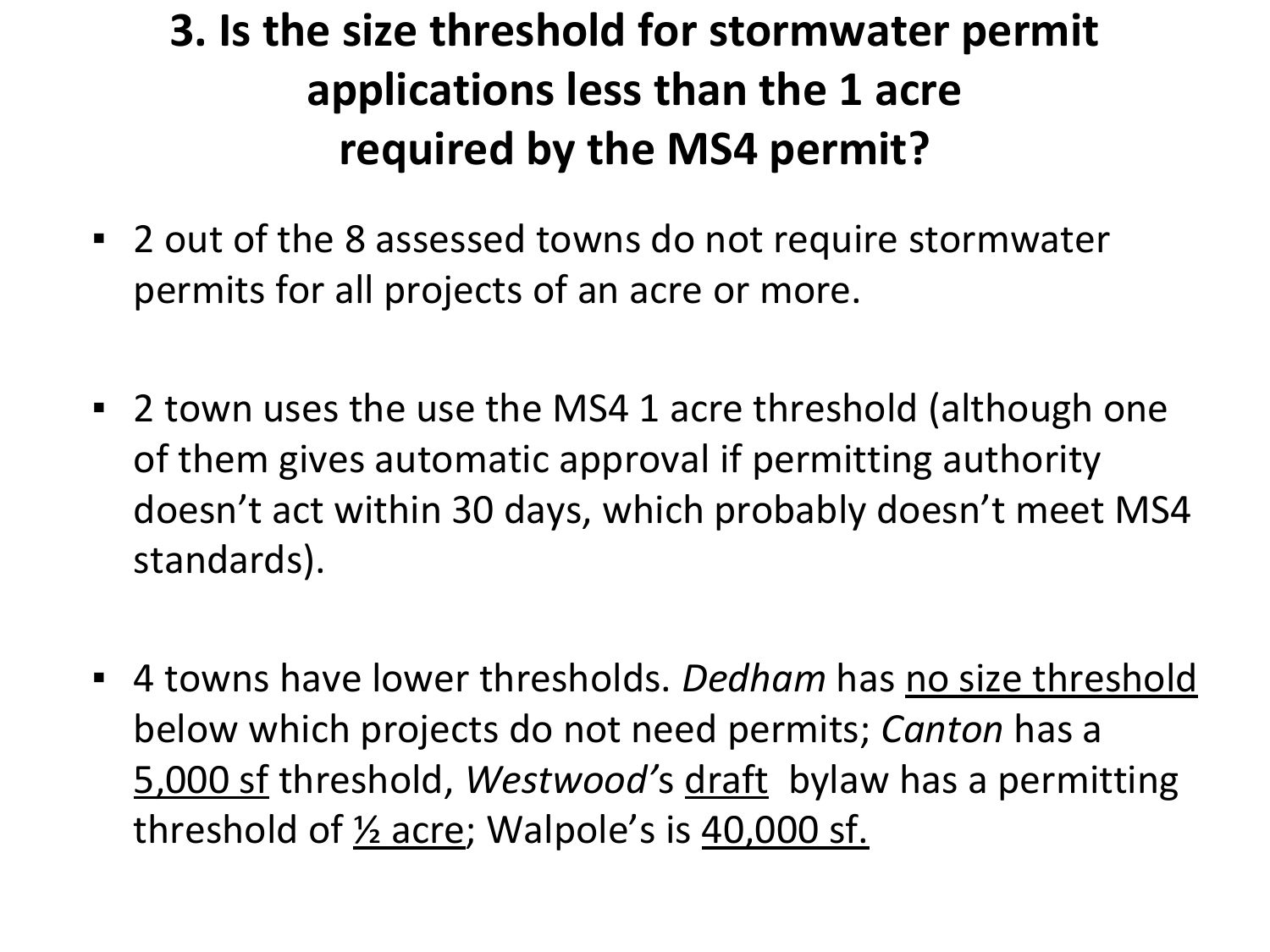#### **4. Does bylaw/reg contain non-permitting requirements/standards for smaller projects?**

- 4 towns have some requirements for projects below their permitting threshold (for Westwood, this is in Draft Bylaw).
- 1 of these towns (Dedham) has no permit size threshold, but exempts some single and 2 family home projects that are designed to minimize stormwater runoff.
- 1 other (Canton) does not, but its permitting threshold is only 5,000 sf.
- 3 towns have no such requirements.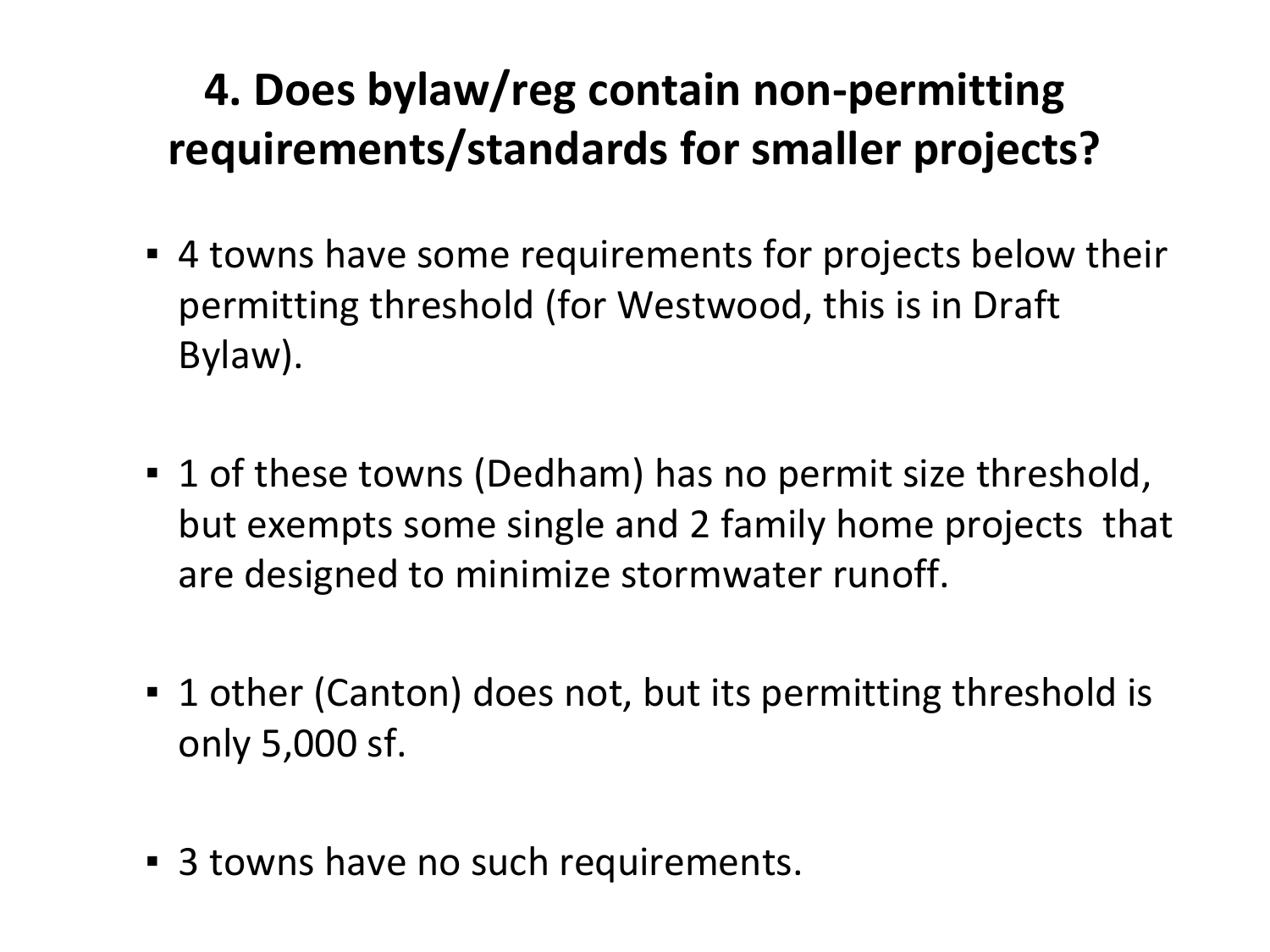#### **5. Is stormwater permitting done by a board and/or staff member with stormwater expertise?**

- The permitting authority in 5 towns is the Conservation Commission and all 5 also have conservation agents.
- **.** 1 town has a designated Stormwater Manager who works with other town committees when stormwater is an issue.
- **The permitting authority in 1 town is the DPW.**
- 1 town does not require stormwater permits.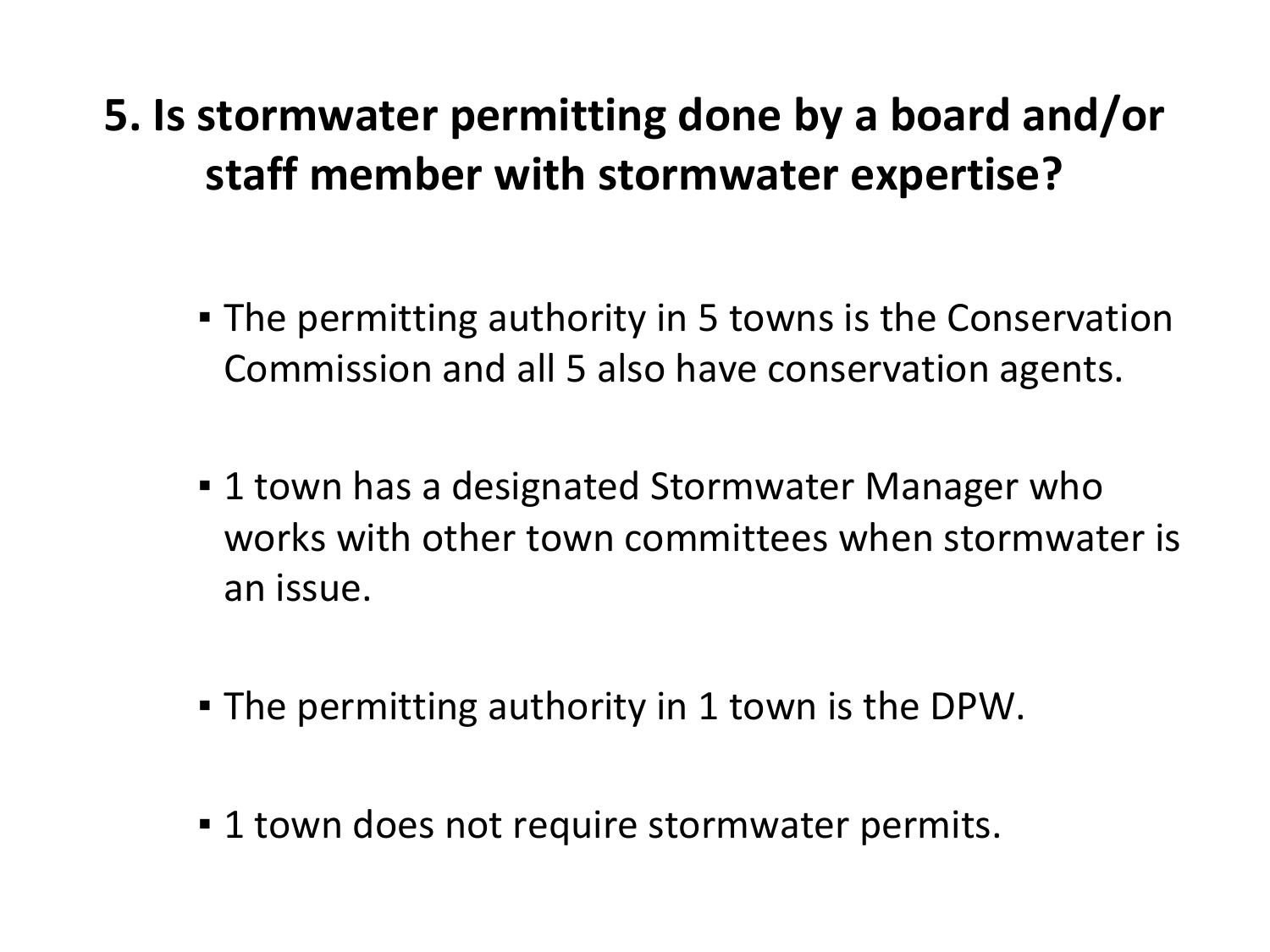#### **6. Does your town have good intra-municipal coordination among boards/departments reviewing project with stormwater impacts?**

- **This is a subjective measurement. About**  $\frac{1}{2}$  **the towns** assessed have told me that this coordination is not good. In at least one of these, another Board has it own rules and review process for stormwater management.
- Coordination is good in Sharon as it has a single Stormwater Manager working with all relevant boards.
- Canton and Walpole require applicants to give a copy of their application to other boards for their review and comment.